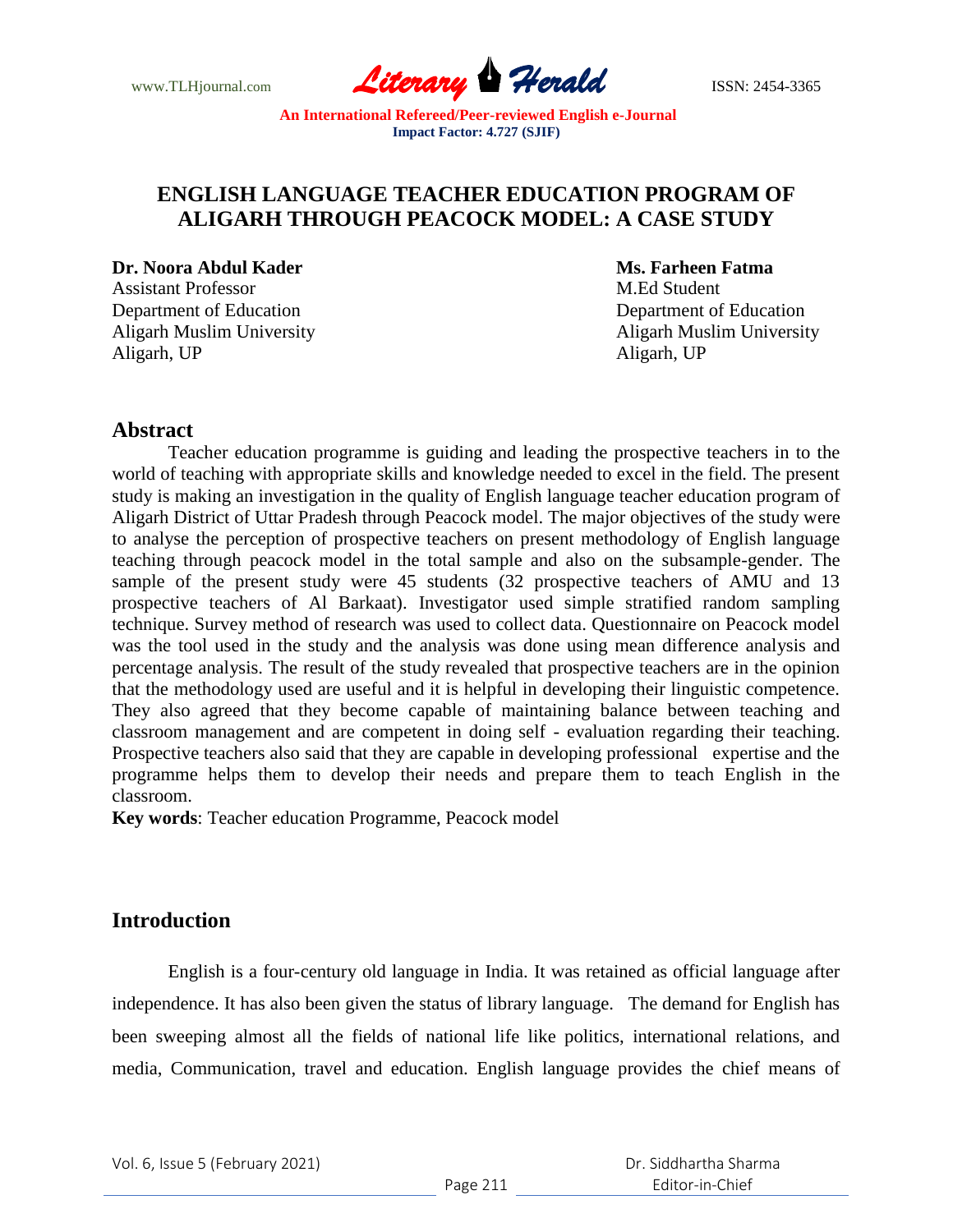www.TLHjournal.com **Literary Herald ISSN: 2454-3365** 

access to high - tech communication and information. This makes us conclude that English will retain its role as the dominant language in the modern world.

As the English language is getting consolidated as a global language, it is dispensable for all the countries to teach and learn English. Due to its extensive use in all the essential fields of man"s life and the fact that English is the language of international communication per excellence, teaching of English as a foreign or second language has become an important occupation throughout the globe.

### **Need and significance of the study**

There is no country in the world where English is not studied, taught or used. The number of new learners of English is going up day by day, resulting in a huge demand for English teachers throughout the globe. The teachers of English are either not trained properly or they are the teachers of other subjects. Students learned English just as another subjects like Physics and Mathematics and got very little opportunity to using it within the school as well as outside the school.

Even if they are trained, they are trained by the teachers of English in India but not by the native speakers. Even the instructional material, methodology, teaching aids used are outdated. The teaching of English whether for beginners or for the advanced learners has been a challenging pursuits for the teachers of English especially the area that cover the four skills of language i.e. listening, speaking, reading and writing which have to be carefully cultivated in the process of teaching. The reason of the lack of effective and competent teacher is due to the lack of adequate training at the pre service level. Proper training of pre- service English teachers is of great importance in improving the quality of English education. With the rapidly changing condition in the life of the people in the world, the old system of teacher training no longer seems to meet the requirements of our school and society. It is equally important to develop a training system which will not only encourage the development of such competencies in the short run, but will also sustain it at a desirable level. Especially in the case of language teacher, the language skills are acquired strictly so that they can make their students imbibe it at the very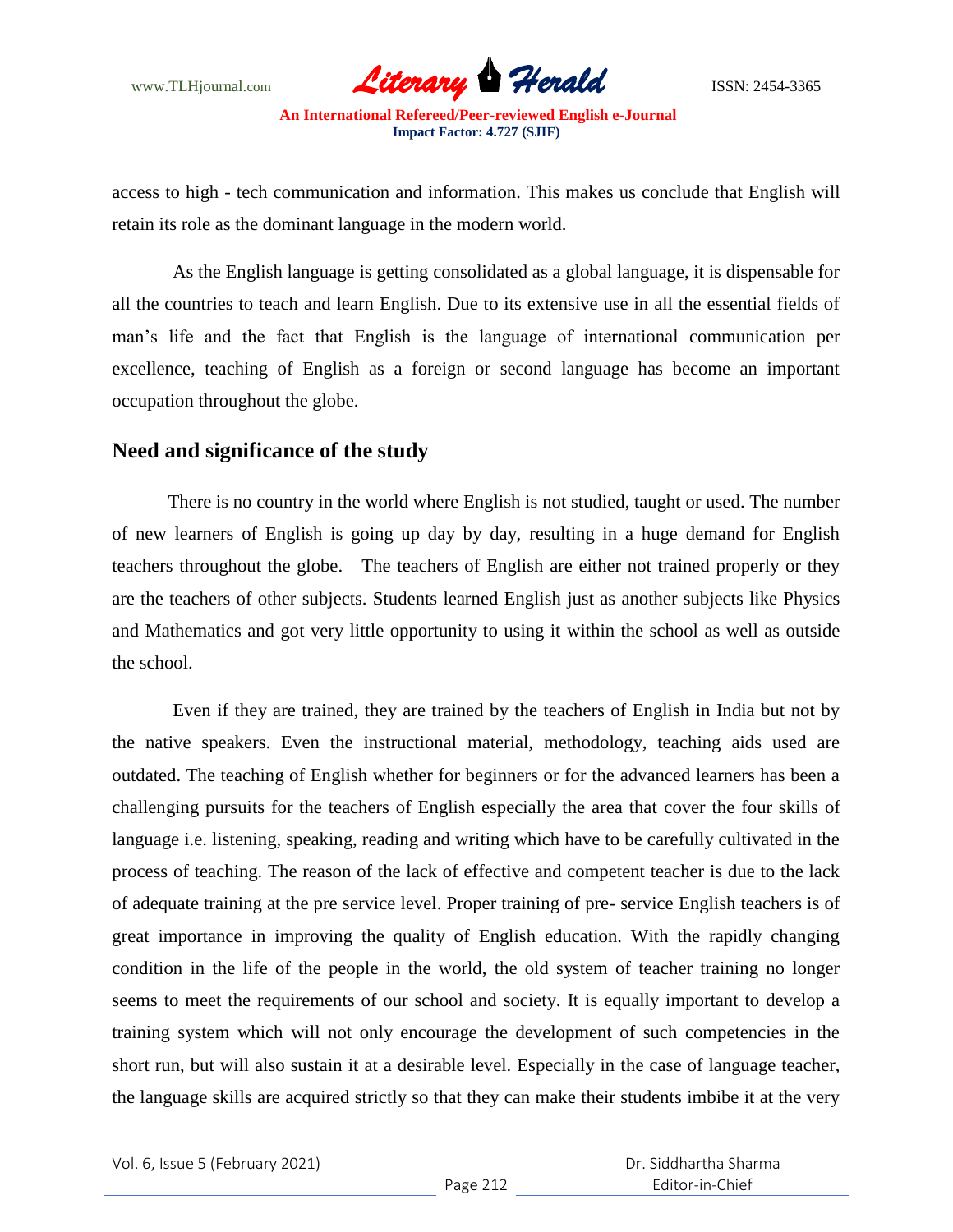

early stage of their learning. Pre – service teachers are challenged by the "Conceptual struggle" about teaching and learning" (Wang &Odell,2002.). What they believe about effective teaching and learning may conflict with the reality of teaching in the school context.

The significance of this study is to make administration, educators, and management rethink about the present ethos and culture of Indian situation to bring the necessary changes in the teacher education program.

# **Objectives**

- 1. To identify the perception of prospective teachers of Al Barkaat and AMU on present methodology of English language teaching through peacock model.
- 2. To identify whether there exists significant difference in the perception of prospective teachers of Al Barkaat and AMU on the present methodology of English language teaching.
- 3. To identify whether there exists significant difference between the perception of male and female prospective teachers of Al Barkaat on the present methodology of English language teaching.
- 4. To identify whether there exists significant difference between the perception of male and female prospective teachers of AMU on the present methodology of English language teaching**.**

# **Hypotheses**

- There will be no significant difference between the perception of prospective teachers of Al Barkaat and AMU on present methodology of English language teaching through peacock model.
- There will be no significant difference between the perception of prospective teachers of Al Barkaat and AMU on the present methodology of English language teaching.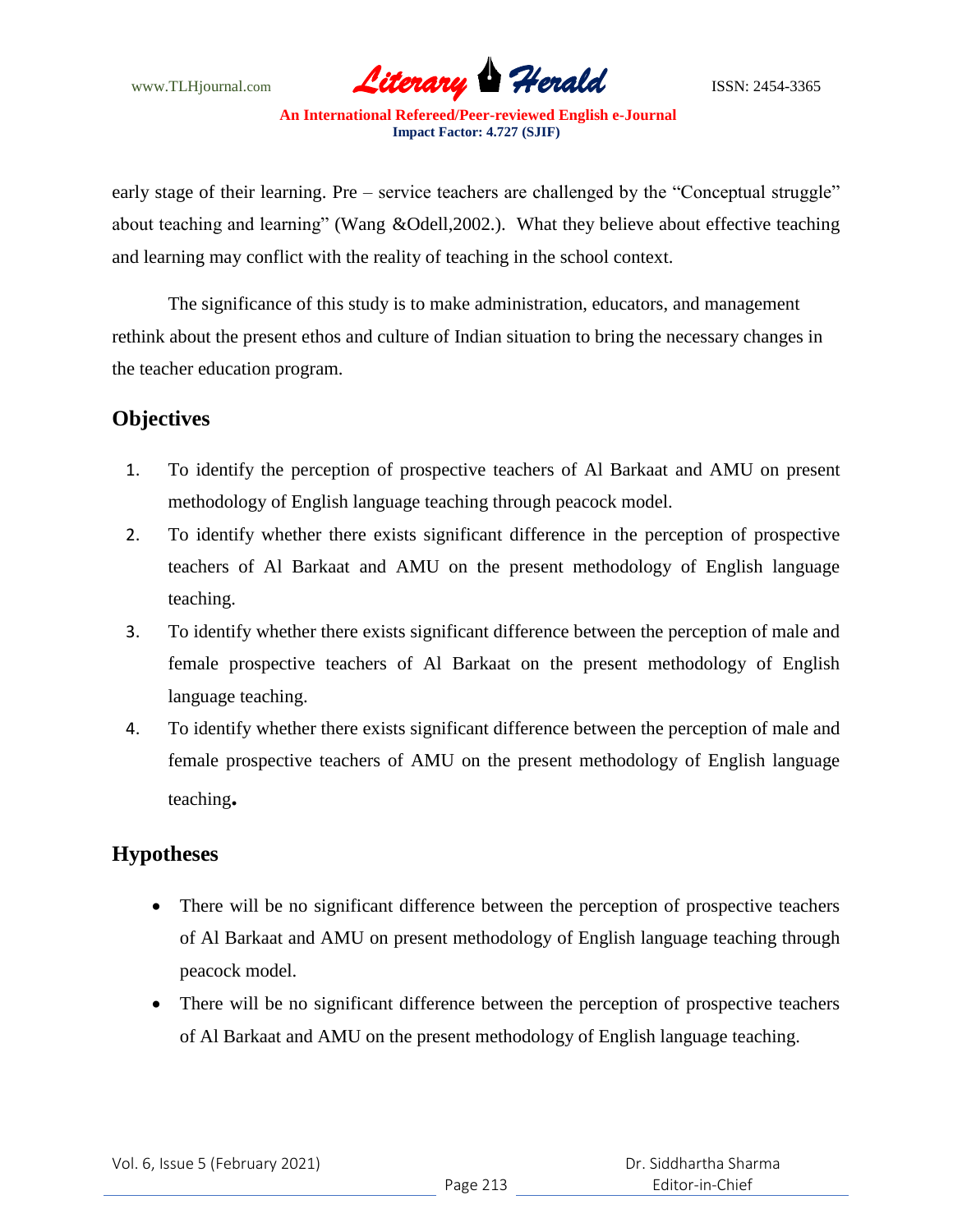

- There will be no significant difference between the perception of prospective teachers of male and female prospective teachers of Al Barkaat on the present methodology of English language teaching.
- There will be no significant difference between the perception of male and female prospective teachers of AMU on the present methodology of English language teaching.

## **Sample**

The sample of the present study consists of 45 students which included 32 prospective teachers of AMU and 13 prospective teachers of Al Barkaat. For this purpose, investigator used simple stratified random sampling technique. The investigator used survey method of research to collect data from teacher education institutes**.**

## **Tools**

 Questionnaire on Peacock model (Cosgun - Ogeyik ,(2009), recent evaluation model in a Turkish university context.

## **Statistical Technique**

- Percentage Analysis
- Mean difference Analysis

# **Analysis and Interpretation**

 It may be recalled that the present study has been undertaken with a view to study the following.

## **Objective No -1**

To identify the perception of prospective teachers of Al Barakat and AMU on present English language teaching through peacock model

|  | Vol. 6, Issue 5 (February 2021) |
|--|---------------------------------|
|--|---------------------------------|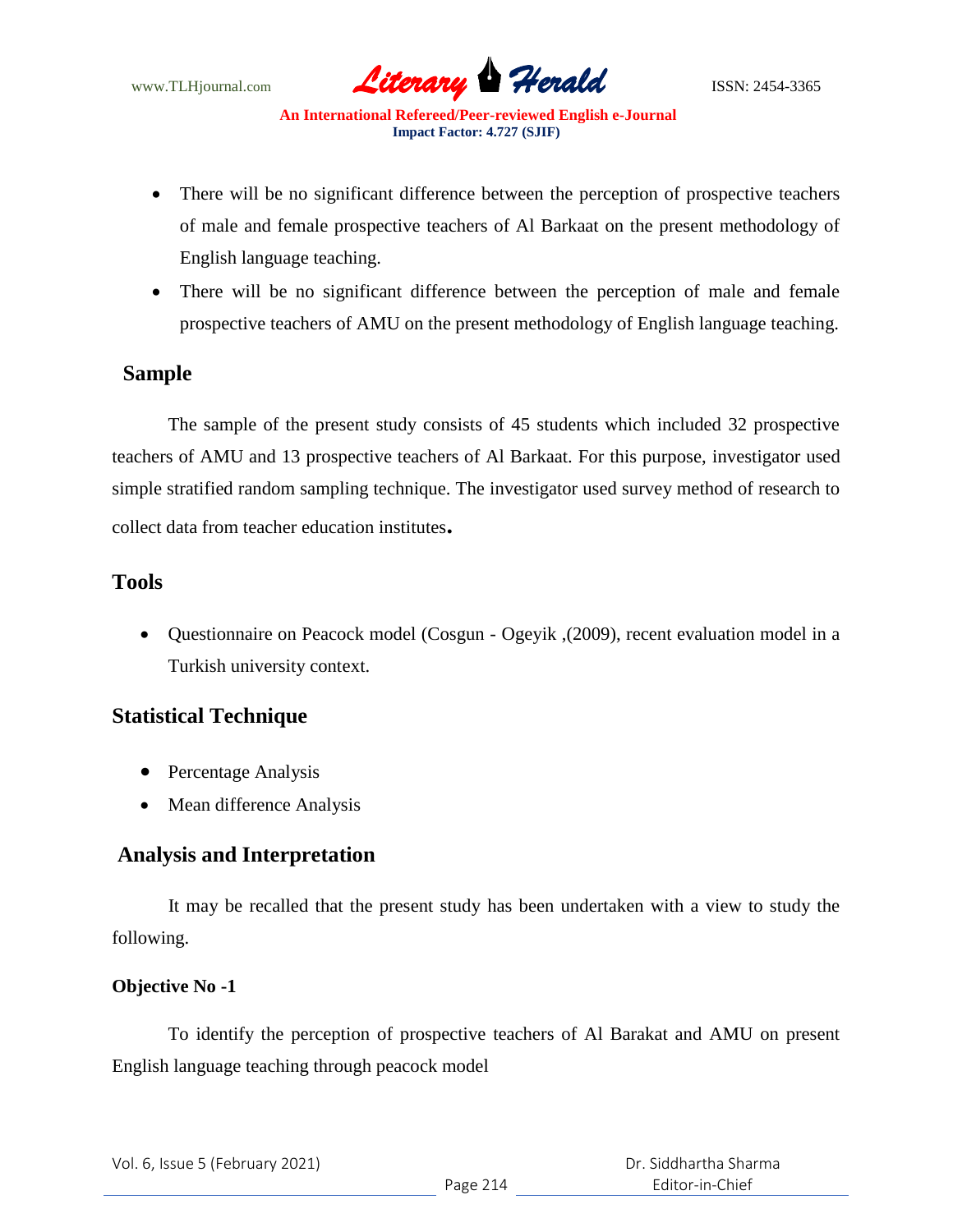

### **Null Hypothesis – 1**

There will be no significant difference between the perception of prospective teachers of Al-Barkaat and AMU on present methodology of English language teaching through peacock model.

#### **Table 1**

| S No. | <b>Dimensions</b>             |       |                 |
|-------|-------------------------------|-------|-----------------|
|       |                               | Agree | <b>Disagree</b> |
| 1.    | <b>Methodology</b>            | 69    | 31              |
| 2.    | <b>Linguistic competency</b>  | 77    | 23              |
| 3.    | <b>Managerial competency</b>  | 67    | 23              |
| 4.    | <b>Self-evaluation</b>        | 71    | 29              |
| 5.    | <b>Professional expertise</b> | 65    | 35              |

#### *Percentage Analysis of Methodology*

The results obtained from Table 1 shows that 69% of prospective teachers are agreed that the methodology used are proper and useful in the teacher training program, and 77 % of prospective teachers are agreed that programme is helpful in developing their linguistic competence during their teacher education programme. In addition to this 67% of prospective teachers are agreed that they become capable of maintaining balance between teaching and classroom management. 71% of the prospective teachers are agreed that they are competent in doing self - evaluation of themselves regarding their teaching. 65% of prospective teachers are agreed that they are capable in developing professional expertise in their teaching as teacher education programme helps them to develop their needs and prepare them to teach English in the classroom.

#### **Objective No-2**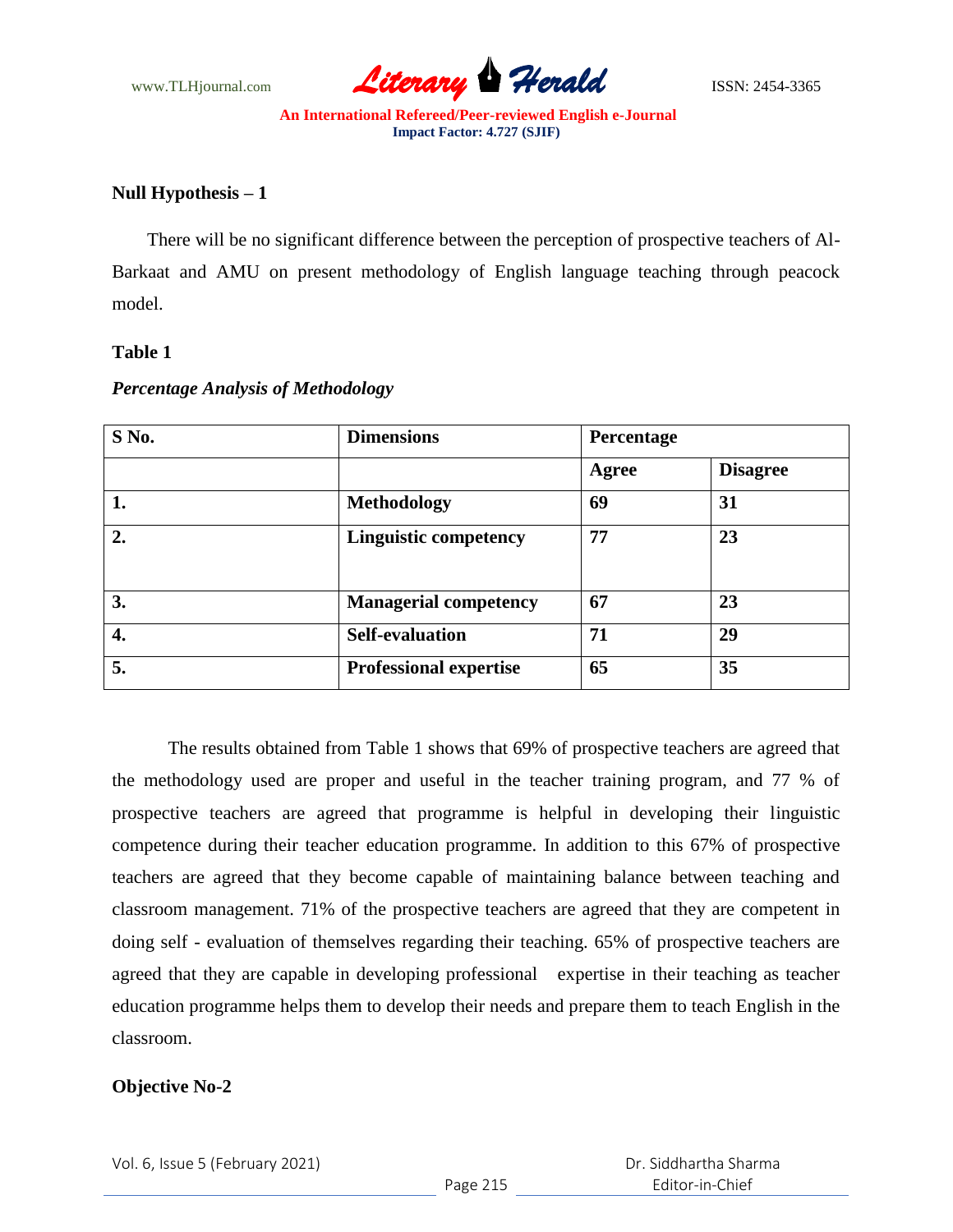

To identify whether there exists significant difference in the perception of prospective teachers of Al Barkaat and AMU on the present methodology of English language teaching

#### **Null Hypothesis.2**

 There will be no significant difference between the perception of prospective teachers of Al Barkaat and AMU on the present methodology of English language teaching.

#### **Table .2**

*Result of test significant difference between Mean scores of perception between prospective teachers of Al barkaat and department of Education, AMU.*

| <b>GROUP</b>   |    | <b>MEAN</b> | S.D   | <b>CALCULATED t-</b><br><b>VALUE</b> | <b>TABULATED t-</b><br><b>VALUE</b> | H <sub>0</sub><br>(A/R) |
|----------------|----|-------------|-------|--------------------------------------|-------------------------------------|-------------------------|
| <b>AMU</b>     | 32 | 55.81       | 11.90 |                                      | 1.98                                | A                       |
| AL             | 3  | 57.00       | 13.79 | 0.290                                | 2.62                                |                         |
| <b>BARKAAT</b> |    |             |       |                                      |                                     |                         |

#### **Interpretation**

It is represented from the table-2that the calculated value of "t" (.290) is lower than the tabulated value of "t" (1.96  $& 2.58$ ) at both the level of significance (0.05  $& 0.01$ ) respectively. So, the null hypothesis is accepted and it shows there is no significant difference between the perception of prospective teachers of Al Barkaat and AMU Dept. of Edu. It further shows that the perception of prospective teacher of Al Barkaat is higher than the AMU as it depicts because the mean score of Al Barkaat (57.00) is higher than the AMU (55.81).

#### **Objective No <sup>3</sup>**.

To identify whether there exists significance difference between the perception of male and female prospective teachers of Al Barkaat on the present methodology of English language teaching.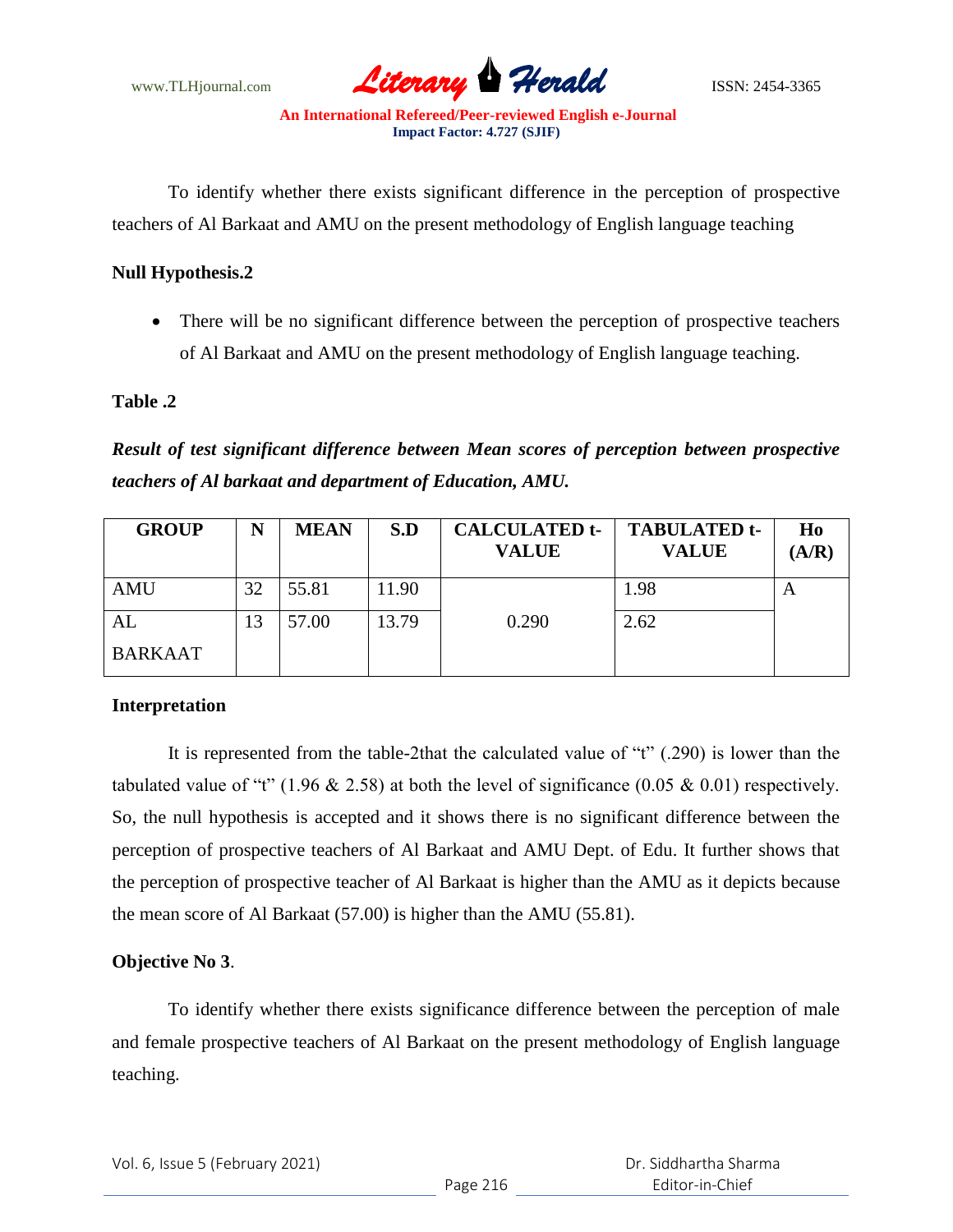

### **Null Hypothesis 3**

 There will be no significant difference between the perception of prospective teachers of male and female prospective teachers of Al Barkaat on the present methodology of English language teaching.

## **Table 3**

*Result of test significant difference between Mean scores of perception between the male and female prospective teachers of Al Barkaat.*

| N | <b>MEAN</b> | S.D   | <b>CALCULATED</b> | t-   TABULATED<br>$t-$ | Ho    |
|---|-------------|-------|-------------------|------------------------|-------|
|   |             |       | <b>VALUE</b>      | <b>VALUE</b>           | (A/R) |
|   |             |       |                   |                        |       |
| 8 | 53.75       | 16.47 |                   | 1.98                   | A     |
|   | 62.20       | 6.37  | 1.083             | 2.62                   |       |
|   |             |       |                   |                        |       |

#### **Interpretation**

It is represented from the table-4 that the calculated value of "t" (1.083) is lower than the tabulated value of "t" (1.96  $& 2.58$ ) at both the level of significance (0.05  $& 0.01$ ) respectively. So, the null hypothesis is accepted and it shows there is no significant difference between the perception of male and female prospective teachers of Al Barkaat. It further shows that the perception of male student teachers of Al Barkaat is higher than the female prospective teachers as it depicts because the mean score of males (62.20) is higher than the female (53.75).

#### **Objective No.4**

To identify whether there exists significant difference between the perception of male and female prospective teachers of AMU.

#### **Null Hypothesis.4**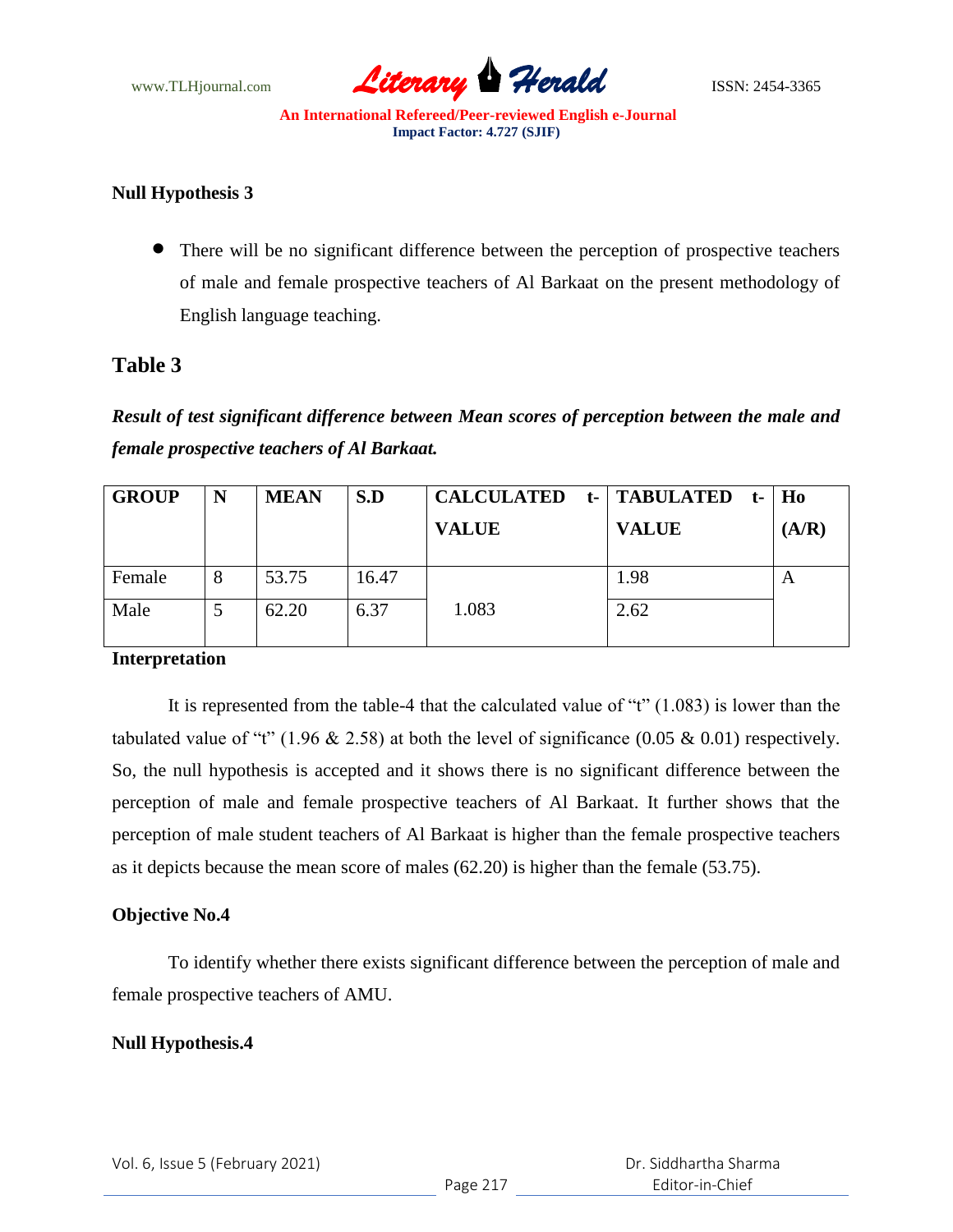

There will be no significant difference between the perception of male and female prospective teachers of AMU Dept. of English.

**Table .4**

*Result of test significant difference between Mean scores of perception of male and female prospective teachers of AMU department of English***.**

| <b>GROUP</b> | N  | <b>MEAN</b> | <b>SD</b> | <b>CALCULATED t-</b><br><b>VALUE</b> | <b>TABULATED t-</b><br><b>VALUE</b> | Ho<br>(A/R) |
|--------------|----|-------------|-----------|--------------------------------------|-------------------------------------|-------------|
| Female       | 20 | 71.80       | 16.47     |                                      | 1.98                                | A           |
| Male         | 11 | 61.81       | 6.37      | 1.107                                | 2.62                                |             |

#### **Interpretation**

It is represented from the table-5 that the calculated value of "t" (1.107) is lower than the tabulated value of "t" (1.96  $& 2.58$ ) at both the level of significance (0.05  $& 0.01$ ) respectively. So, the null hypothesis is accepted and it shows there is no significant difference between the perception of male and female prospective teachers of AMU Dept. of Edu. It further shows that the perception of female prospective teacher of AMU is higher than the male prospective teachers of AMU as it depicts because the mean score of females (71.80) is higher than the male (61.81).

## **Conclusion**

As the world is getting globalized, there has also been a sense of English as global language, not just the language of the USA and UK. The large number of new learner of English increasing day by day resulting in a huge demand of English teachers. So, looking into the scenario we can well understand the demand for skilled teacher who can teach English language. Proper training of pre-service English teachers is of great importance in improving the quality of English education. There is now a need of reform in the subject matter of language teaching and to redesign syllabus according to the present requirements and to use more modern teaching